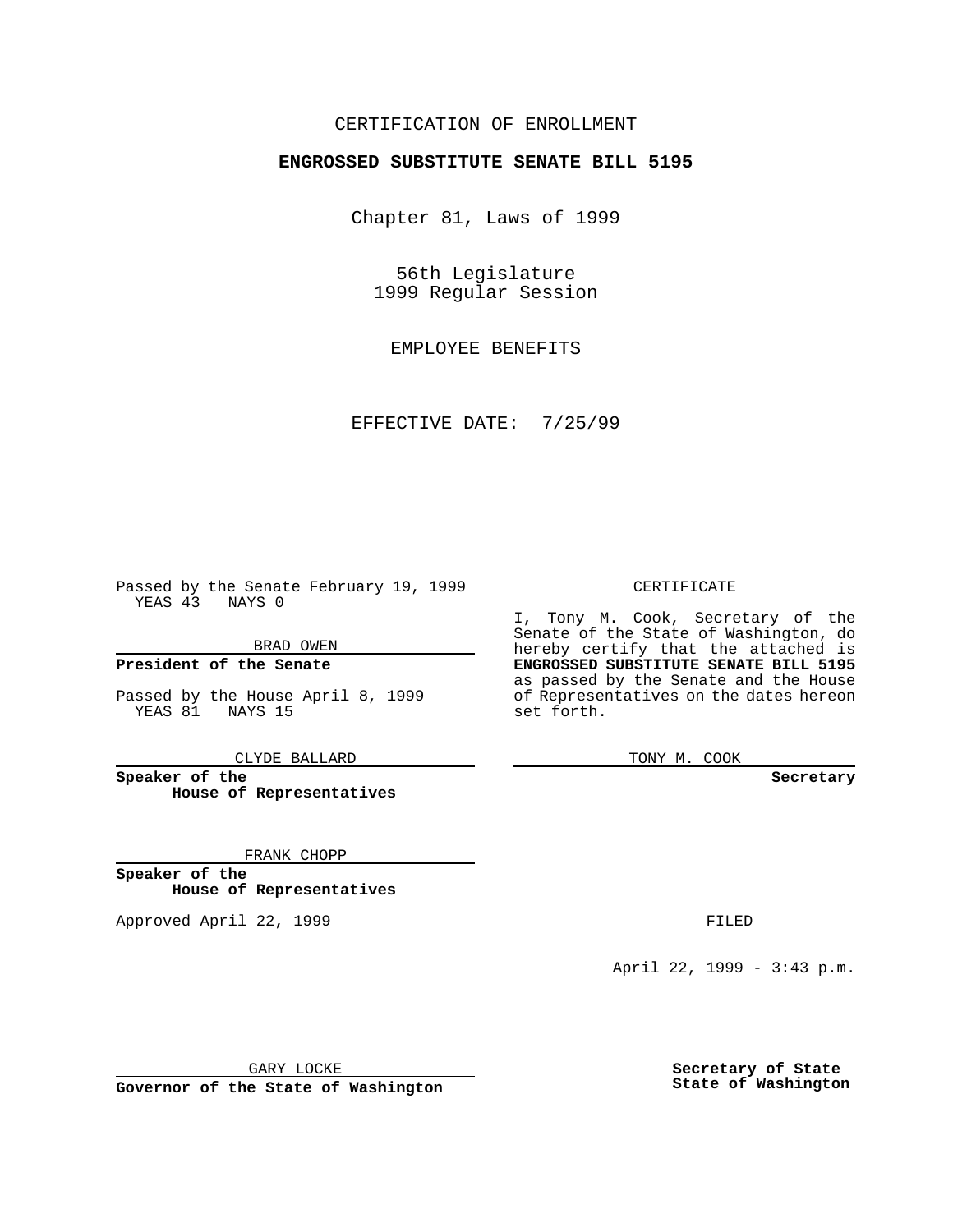## **ENGROSSED SUBSTITUTE SENATE BILL 5195** \_\_\_\_\_\_\_\_\_\_\_\_\_\_\_\_\_\_\_\_\_\_\_\_\_\_\_\_\_\_\_\_\_\_\_\_\_\_\_\_\_\_\_\_\_\_\_

\_\_\_\_\_\_\_\_\_\_\_\_\_\_\_\_\_\_\_\_\_\_\_\_\_\_\_\_\_\_\_\_\_\_\_\_\_\_\_\_\_\_\_\_\_\_\_

Passed Legislature - 1999 Regular Session

### **State of Washington 56th Legislature 1999 Regular Session**

**By** Senate Committee on Judiciary (originally sponsored by Senators Heavey, Johnson, Kline and Winsley)

Read first time 02/04/1999.

 AN ACT Relating to protecting employee benefits; and amending RCW 6.15.020.

BE IT ENACTED BY THE LEGISLATURE OF THE STATE OF WASHINGTON:

 **Sec. 1.** RCW 6.15.020 and 1997 c 20 s 1 are each amended to read as follows:

 (1) It is the policy of the state of Washington to ensure the well- being of its citizens by protecting retirement income to which they are or may become entitled. For that purpose generally and pursuant to the authority granted to the state of Washington under 11 U.S.C. Sec. 522(b)(2), the exemptions in this section relating to retirement benefits are provided.

 (2) Unless otherwise provided by federal law, any money received by any citizen of the state of Washington as a pension from the government of the United States, whether the same be in the actual possession of such person or be deposited or loaned, shall be exempt from execution, attachment, garnishment, or seizure by or under any legal process whatever, and when a debtor dies, or absconds, and leaves his or her family any money exempted by this subsection, the same shall be exempt to the family as provided in this subsection. This subsection shall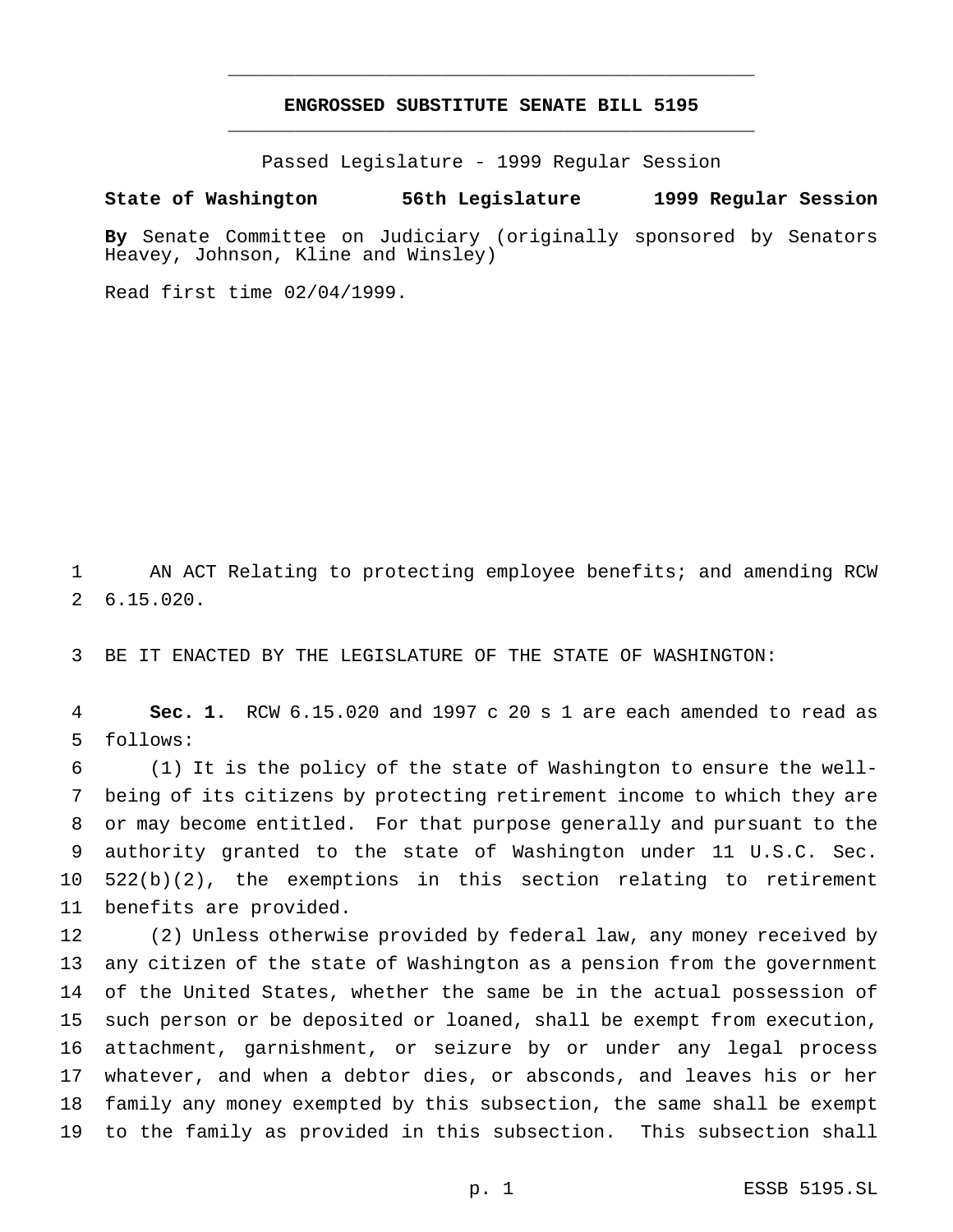not apply to child support collection actions issued under chapter 26.18, 26.23, or 74.20A RCW, if otherwise permitted by federal law.

 (3) The right of a person to a pension, annuity, or retirement allowance or disability allowance, or death benefits, or any optional benefit, or any other right accrued or accruing to any citizen of the state of Washington under any employee benefit plan, and any fund created by such a plan or arrangement, shall be exempt from execution, attachment, garnishment, or seizure by or under any legal process whatever. This subsection shall not apply to child support collection actions issued under chapter 26.18, 26.23, or 74.20A RCW if otherwise permitted by federal law. This subsection shall permit benefits under any such plan or arrangement to be payable to a spouse, former spouse, child, or other dependent of a participant in such plan to the extent expressly provided for in a qualified domestic relations order that meets the requirements for such orders under the plan, or, in the case of benefits payable under a plan described in sections 403(b) or 408 of the internal revenue code of 1986, as amended, or section 409 of such code as in effect before January 1, 1984, to the extent provided in any order issued by a court of competent jurisdiction that provides for maintenance or support. This subsection shall not prohibit actions against an employee benefit plan, or fund for valid obligations incurred by the plan or fund for the benefit of the plan or fund.

 (4) For the purposes of this section, the term "employee benefit plan" means any plan or arrangement that is described in RCW 49.64.020, including any Keogh plan, whether funded by a trust or by an annuity contract, and in sections 401(a) or 403(a) of the internal revenue code 27 of 1986, as amended; or that is a tax-sheltered annuity described in 28 section( $(s)$ ) 403(b) (( $o$ r 408)) of ((the internal revenue)) such code 29 ((of 1986, as amended,)) or an individual retirement account described in section 408 of such code; or a Roth individual retirement account described in section 408A of such code; or a medical savings account described in section 220 of such code; or an education individual retirement account described in section 530 of such code; or a 34 retirement bond described in section 409 of such code as in effect before January 1, 1984. The term "employee benefit plan" also means any rights accruing on account of money paid currently or in advance 37 for purchase of tuition units under the advanced college tuition 38 payment program in chapter 28B.95 RCW. The term "employee benefit plan" shall not include any employee benefit plan that is established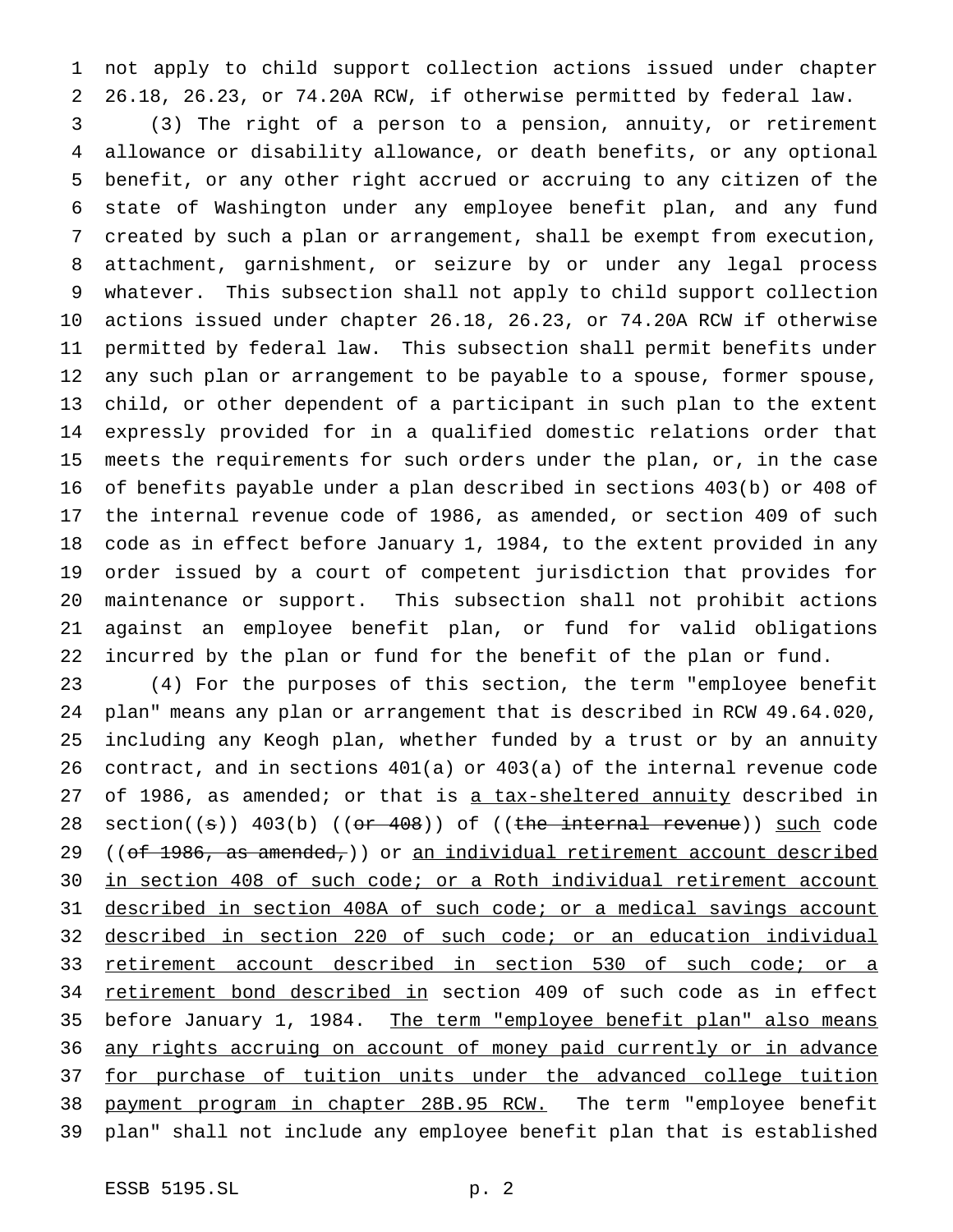or maintained for its employees by the government of the United States, 2 by the state of Washington ((or any political subdivision thereof)) under chapter 2.10, 2.12, 41.26, 41.32, 41.34, 41.35, 41.40 or 43.43 4 RCW or RCW 41.50.770, or by any agency or instrumentality ((of any)) of the ((foregoing)) government of the United States.

 (5) An employee benefit plan shall be deemed to be a spendthrift trust, regardless of the source of funds, the relationship between the trustee or custodian of the plan and the beneficiary, or the ability of the debtor to withdraw or borrow or otherwise become entitled to benefits from the plan before retirement. This subsection shall not apply to child support collection actions issued under chapter 26.18, 26.23, or 74.20A RCW, if otherwise permitted by federal law. This subsection shall permit benefits under any such plan or arrangement to be payable to a spouse, former spouse, child, or other dependent of a participant in such plan to the extent expressly provided for in a qualified domestic relations order that meets the requirements for such orders under the plan, or, in the case of benefits payable under a plan described in sections 403(b) or 408 of the internal revenue code of 1986, as amended, or section 409 of such code as in effect before January 1, 1984, to the extent provided in any order issued by a court of competent jurisdiction that provides for maintenance or support.

 (6) Unless contrary to applicable federal law, nothing contained in subsection (3), (4), or (5) of this section shall be construed as a termination or limitation of a spouse's community property interest in an individual retirement account held in the name of or on account of the other spouse, the account holder spouse. At the death of the nonaccount holder spouse, the nonaccount holder spouse may transfer or distribute the community property interest of the nonaccount holder spouse in the account holder spouse's individual retirement account to the nonaccount holder spouse's estate, testamentary trust, inter vivos trust, or other successor or successors pursuant to the last will of the nonaccount holder spouse or the law of intestate succession, and that distributee may, but shall not be required to, obtain an order of 34 a court of competent jurisdiction, including ((any)) a nonjudicial dispute resolution agreement entered into pursuant to RCW 11.96.170 or 36 other order entered under chapter 11.96 RCW, to confirm the distribution. For purposes of subsection (3) of this section, the distributee of the nonaccount holder spouse's community property interest in an individual retirement account shall be considered a